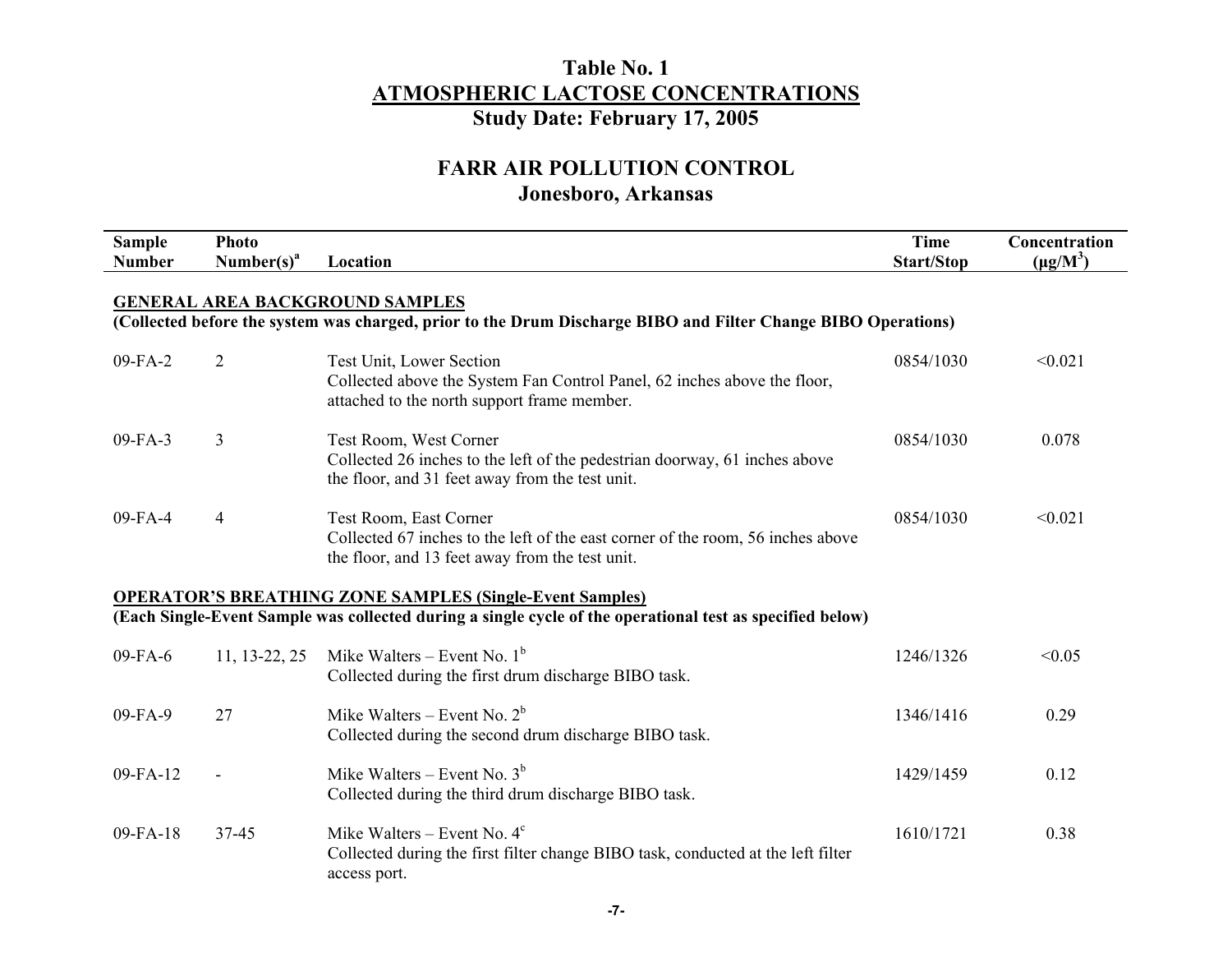| <b>Sample</b><br><b>Number</b> | <b>Photo</b><br>Number(s) <sup>a</sup> | Location                                                                                                                                                                 | <b>Time</b><br><b>Start/Stop</b> | Concentration<br>$(\mu g/M^3)$ |
|--------------------------------|----------------------------------------|--------------------------------------------------------------------------------------------------------------------------------------------------------------------------|----------------------------------|--------------------------------|
| 09-FA-25                       |                                        | Mike Walters – Event No. $5^{\circ}$<br>Collected during the first filter change BIBO task, conducted at the right<br>filter access port.                                | 1729/1825                        | 1.3                            |
| $09 - FA - 26$                 |                                        | Mike Walters – Event No. $6^d$<br>Collected during pulse cleaning of all 4 filters, and the third filter change<br>BIBO task, conducted at the right filter access port. | 1847/1943                        | 1.0                            |
|                                |                                        |                                                                                                                                                                          | <b>TWAE</b><br>$(4.7$ Hours)     | $0.6^{e,f}$                    |
| $09-FA-7$                      | 11, 13-22, 25                          | Gene Pierce – Event No. $1^b$<br>Collected during the first drum discharge BIBO task.                                                                                    | 1246/1326                        | 0.39                           |
| $09-FA-10$                     | 27                                     | Gene Pierce – Event No. $2^b$<br>Collected during the second drum discharge BIBO task.                                                                                   | 1346/1416                        | 0.079                          |
| $09 - FA - 13$                 |                                        | Gene Pierce – Event No. $3b$<br>Collected during the third drum discharge BIBO task.                                                                                     | 1429/1459                        | 0.15                           |
| $09-FA-19$                     | 37-45                                  | Gene Pierce – Event No. $4^c$<br>Collected during the first filter change BIBO task, conducted at the left filter<br>access port.                                        | 1610/1721                        | 0.7                            |
| 09-FA-24                       |                                        | Gene Pierce – Event No. $5^{\circ}$<br>Collected during the second filter change BIBO task, conducted at the right<br>filter access port.                                | 1729/1825                        | 1.4                            |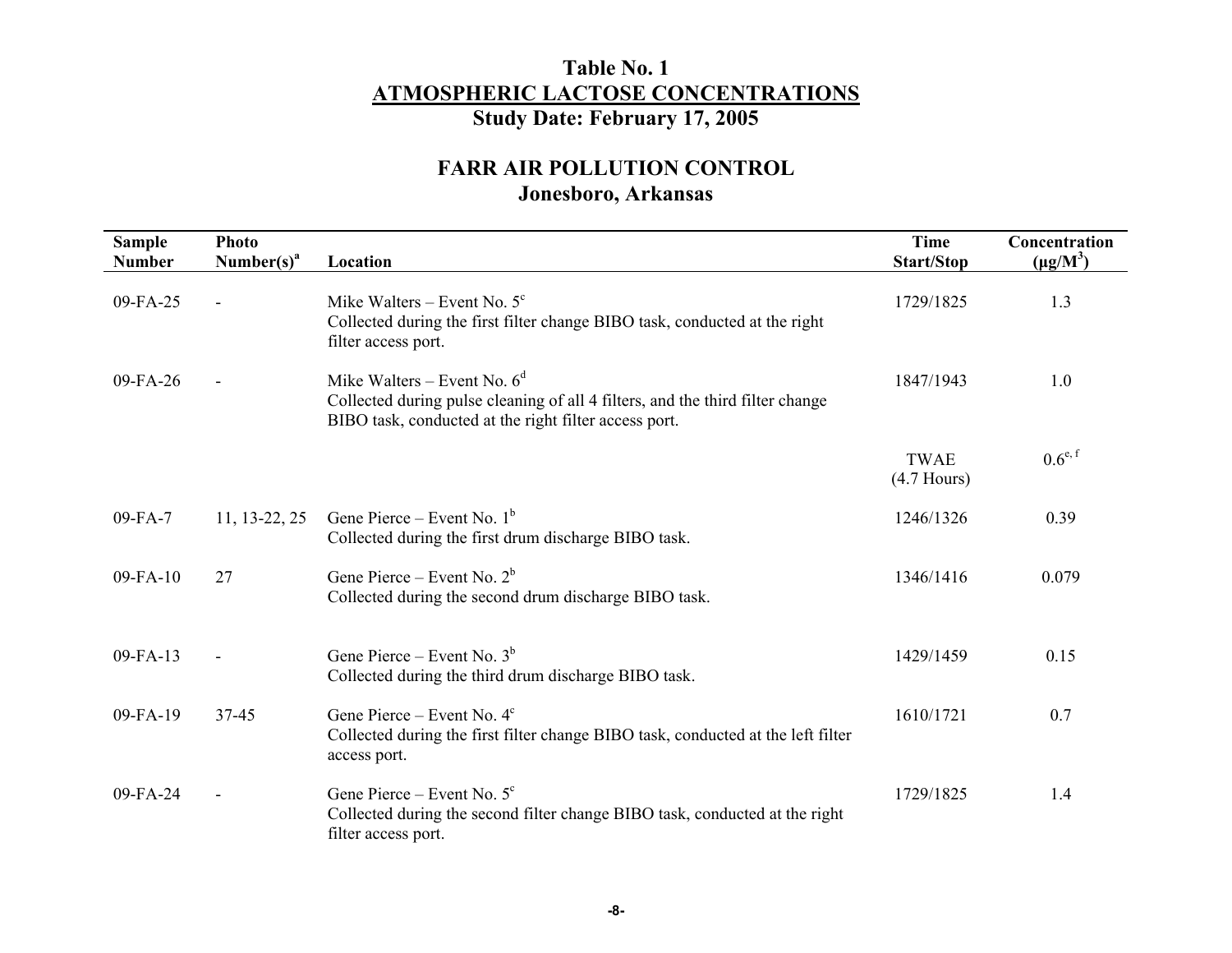| <b>Sample</b><br><b>Number</b> | <b>Photo</b><br>Number(s) <sup>a</sup> | Location                                                                                                                                                                            | <b>Time</b><br><b>Start/Stop</b> | Concentration<br>$(\mu g/M^3)$ |
|--------------------------------|----------------------------------------|-------------------------------------------------------------------------------------------------------------------------------------------------------------------------------------|----------------------------------|--------------------------------|
| 09-FA-27                       |                                        | Gene Pierce – Event No. $6^d$<br>Collected during pulse cleaning of all 4 filters, and the third filter change<br>BIBO task, conducted at the right filter access port.             | 1847/1943                        | 5.4                            |
|                                |                                        |                                                                                                                                                                                     | <b>TWAE</b><br>$(4.7$ Hours)     | 1.6 <sup>f</sup>               |
|                                |                                        | <b>OPERATORS' BREATHING ZONE SAMPLES (Multi-Event Samples)</b>                                                                                                                      |                                  |                                |
|                                |                                        | (Each Multi-Event Sample was collected during two cycles of the filter change BIBO operation)                                                                                       |                                  |                                |
| $09 - FA - 16$                 | $37 - 45$                              | Mike Walters<br>Collected during the first two cycles of the filter change BIBO operation (i.e.<br>Events numbers 4 and 5).                                                         | 1610/1825                        | 1.4                            |
| 09-FA-17                       | $37 - 45$                              | Gene Pierce<br>Collected during the first two cycles of the filter change BIBO operation (i.e.<br>Events numbers 4 and 5).                                                          | 1610/1825                        | 3.0                            |
|                                | <b>GENERAL AREA EVENT SAMPLES</b>      | (Each Event Sample was collected during one or more cycles of the operational test as specified below)                                                                              |                                  |                                |
| 09-FA-8                        | $12-22, 25$                            | Collection Drum – Event No. 1<br>Collected 3 inches away from the west side of the separation point of the<br>collection drum and cover during the first drum discharge BIBO task.  | 1246/1326                        | 0.16                           |
| 09-FA-11                       | 27                                     | Collection Drum - Event No. 2<br>Collected 3 inches away from the west side of the separation point of the<br>collection drum and cover during the second drum discharge BIBO task. | 1346/1416                        | 4.6                            |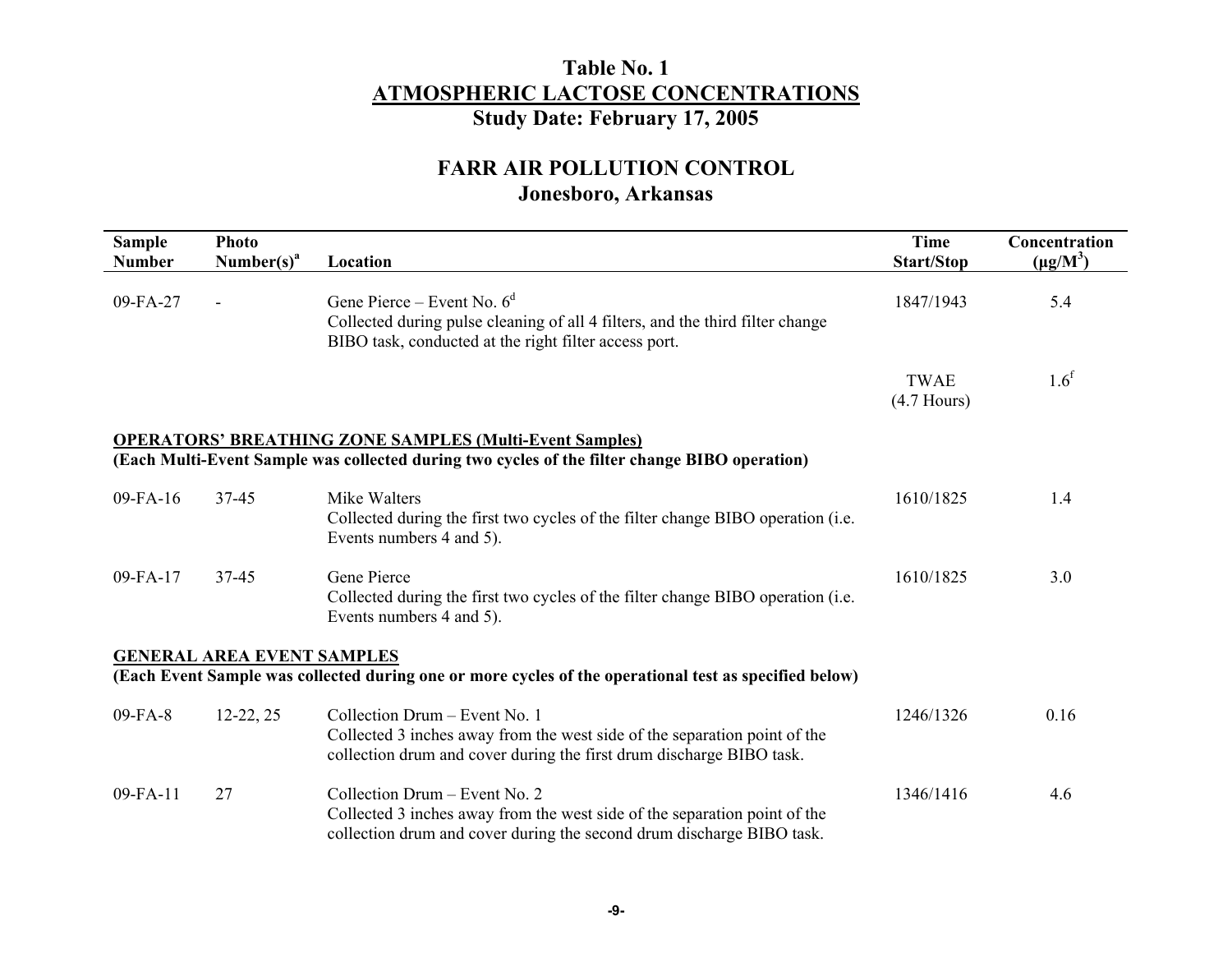| <b>Sample</b><br><b>Number</b> | <b>Photo</b><br>Number(s) <sup>a</sup> | Location                                                                                                                                                                                                                                                        | <b>Time</b><br>Start/Stop | Concentration<br>$(\mu g/M^3)$ |
|--------------------------------|----------------------------------------|-----------------------------------------------------------------------------------------------------------------------------------------------------------------------------------------------------------------------------------------------------------------|---------------------------|--------------------------------|
| $09 - FA - 14$                 | 28                                     | Collection Drum - Event No. 3<br>Collected 3 inches away from the west side of the separation point of the<br>collection drum and cover during the third drum discharge BIBO task.                                                                              | 1429/1459                 | 0.54                           |
| 09-FA-21                       | 34                                     | Filter Access Port – Events Numbers 4 and 5<br>Collected 6 inches above the flange at the top of the left filter access port<br>during filter change BIBO tasks at the left and right filter access ports.                                                      | 1610/1826                 | 0.77                           |
| $09 - FA - 22$                 | 35                                     | Filter Access Port – Events Numbers 4 and 5<br>Collected 6 inches away from the flange at the bottom left corner of the left<br>filter access port during filter change BIBO tasks at the left and right filter<br>access ports.                                | 1610/1826                 | 0.16                           |
| $09 - FA - 23$                 | 36                                     | Filter Access Port – Events Numbers 4 and 5<br>Collected 6 inches away from the flange at the bottom right corner of the<br>right filter access port during filter change BIBO tasks at the left and right<br>filter access ports.                              | 1610/1826                 | 4.5                            |
| $09-FA-28$                     |                                        | Filter Access Port – Event No. 6<br>Collected 6 inches above the flange at the top of the right filter access port<br>during pulse cleaning of all 4 filters, and the third filter change BIBO task,<br>conducted at the right filter access port.              | 1847/1944                 | 1.9                            |
| 09-FA-29                       |                                        | Filter Access Port – Event No. 6<br>Collected 6 inches away from the flange at the bottom right of the right filter<br>access port during pulse cleaning of all 4 filters, and the third filter change<br>BIBO task, conducted at the right filter access port. | 1847/1944                 | 14                             |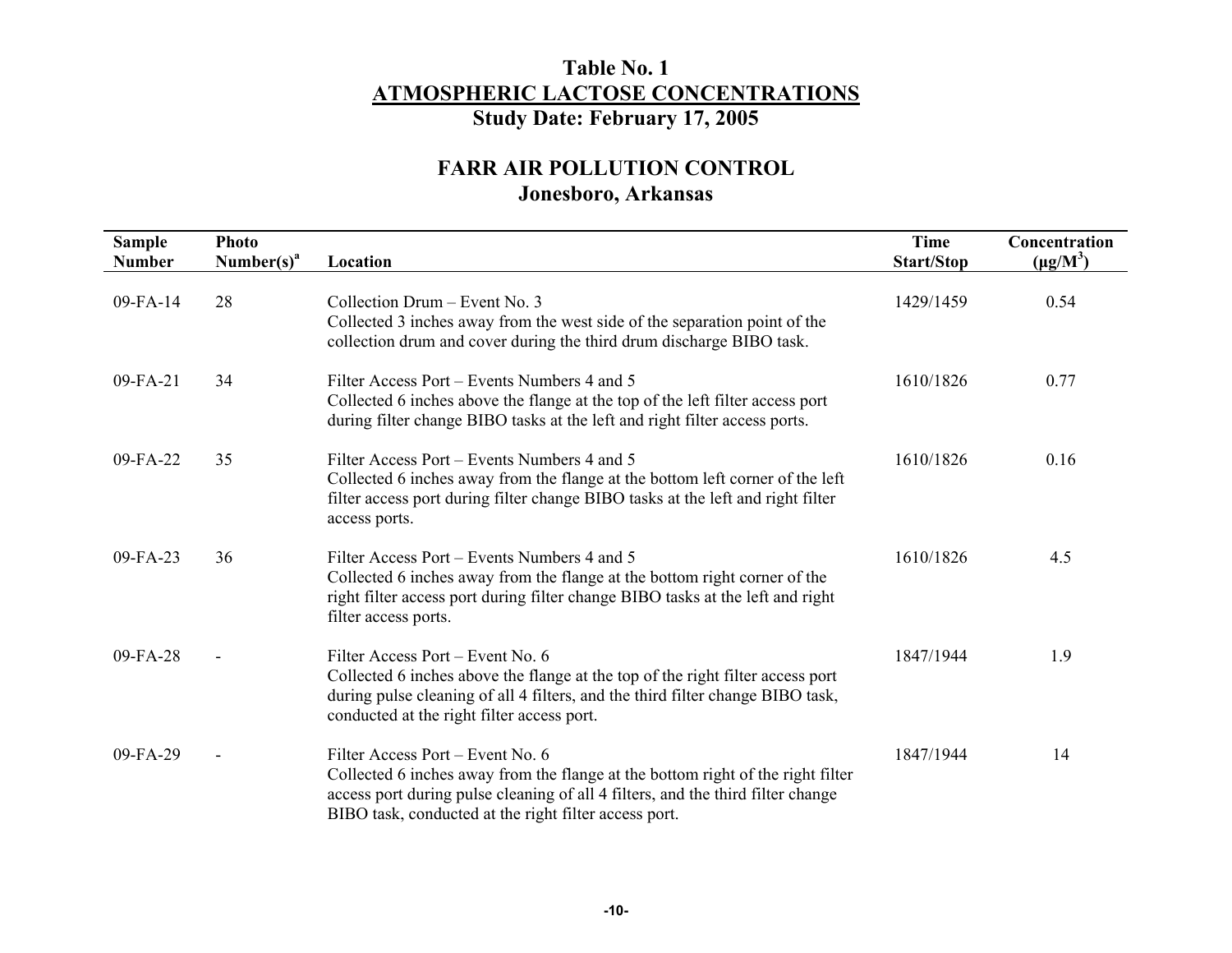# **FARR AIR POLLUTION CONTROL**

#### **Jonesboro, Arkansas**

| <b>Sample</b><br><b>Number</b> | <b>Photo</b><br>Number(s) <sup>a</sup> | Location                                                                                                                                                                                                                                                 | <b>Time</b><br><b>Start/Stop</b> | Concentration<br>$(\mu g/M^3)$ |
|--------------------------------|----------------------------------------|----------------------------------------------------------------------------------------------------------------------------------------------------------------------------------------------------------------------------------------------------------|----------------------------------|--------------------------------|
|                                |                                        | <b>GENERAL AREA BACKGROUND SAMPLES</b><br>(Collected while the specified operations were being conducted at the dust collector)                                                                                                                          |                                  |                                |
| $09-FA-5$                      |                                        | Test Room, East Corner<br>Collected 67 inches to the left of the east corner of the room, 56 inches above<br>the floor, and 13 feet away from the test unit during the three cycles of the<br>drum discharge BIBO task (i.e. Events numbers 1 though 3). | 1245/1504                        | 0.046                          |
| $09 - FA - 20$                 |                                        | Test Room, East Corner<br>Collected during the first two cycles of the filter change BIBO operation ( <i>i.e.</i> )<br>Events numbers 4 and 5) at the same location detailed above for sample 09-<br>FA-5.                                               | 1610/1828                        | 0.2                            |

µg/M3 denotes *micrograms of lactose per cubic meter of air*.

<sup>a</sup> This column lists the digital photograph(s) that correspond to the specified air sample. The digital photographs are listed in Appendix 2 and provided in Appendix 3.

<sup>b</sup> The sequence of activities during Event No. 1 included opening the drum, manually manipulating the bag to help transfer additional material from the collar into the bag, cinching the bag using two plastic zip ties and two metal band clamps, cutting the bag between the band clamps, applying duct tape on both crimped remnants of the cut bag, lifting the full bag out of the drum, installing a new bag over the bag remnant on the collar, and replacing the drum cover. The fan was on and the slide gate was closed during the above activities. The above sequence of activities took the entire sample period of 40 minutes.

The same sequence of activities was performed during Event No. 2. A small tear was observed in the full collection bag above the metal clamp used to seal it onto the collar. M. Walters applied duct tape to the ripped area before removing the clamp. There was no visible leakage observed. The entire sequence of activities conducted during Event No. 2 was finished in 24 minutes. The Operators stayed in the general area during the remaining 6 minutes of the sample period.

 The same sequence of activities was also performed during Event No. 3, and was finished in 24 minutes. The Operators stayed in the general area during the remaining 6 minutes of the sample period.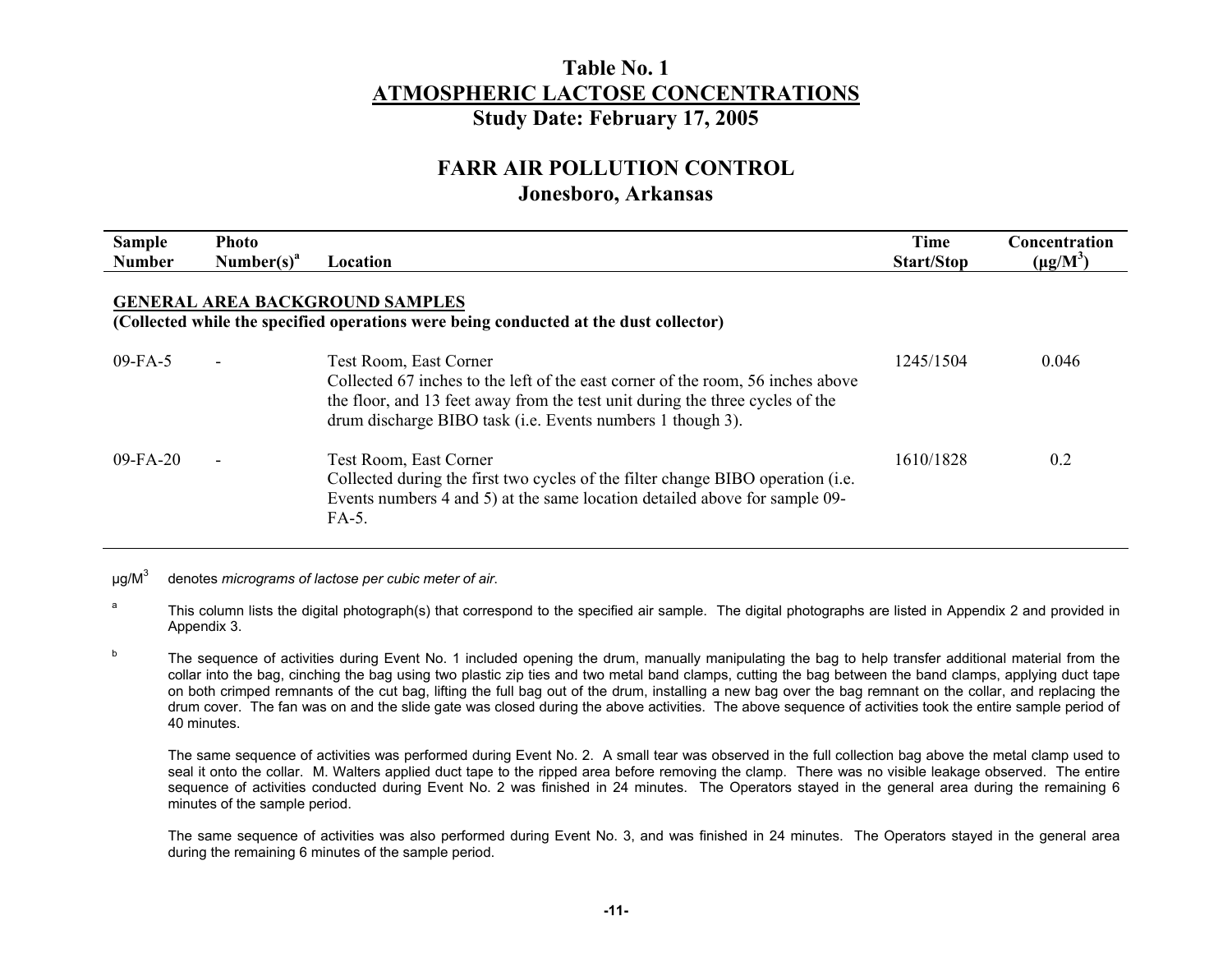# **FARR AIR POLLUTION CONTROL Jonesboro, Arkansas**

<sup>c</sup> The sequence of activities during Event No. 4 included unrolling the existing bag attached to filter access port flange, moving two dirty filters out into the bag, crimping the bag with two plastic zip ties, removing and replacing one of these zip ties because they were initially placed too close together, placing and tightening two metal band clamps between the zip ties, cutting the bag between the two metal band clamps, applying duct tape on both crimped remnants of the cut bag, lowering the crimped bag with the dirty filters off of the platform, loading two new filters into a new bag, advancing the crimped bag remnant to the front position on the filter access port flange, attaching the new bag with the new filters to the rear position on the flange over the remnant, detaching the remnant from the flange within the new bag, moving the new filters into the dust collector, rolling the new bag up against the port and strapping it in place. The entire system was off during this entire sequence of activities.

 The same sequence was followed for Event No. 5, except the zip ties were positioned correctly on the first attempt during this event and the filter access port door was closed at the end of the sequence.

- <sup>d</sup> The sequence of activities performed during Event No. 6 was the same as described above, except each of the four filters were pulse cleaned twice with the fan off.
- <sup>e</sup> When multiple samples are collected to evaluate an employee's exposures, and the analytical results for those samples are a combination of actual concentrations and "less than" numbers, the time-weighted average exposure (TWAE) is calculated as if the "less than" numbers were in effect zero. The formula used to calculate the TWAE is shown in Appendix No. 1.
- f These values also represent the estimated 8-hour time-weighted average exposures (ETWAE) for the respective employees. They were determined by assuming the measured concentrations (or calculated TWAE) would remain the same during the remainder of the work shift. This assumption was made because a worker reportedly may conduct similar operations throughout an entire workshift at certain installations depending upon the number of dust collectors present.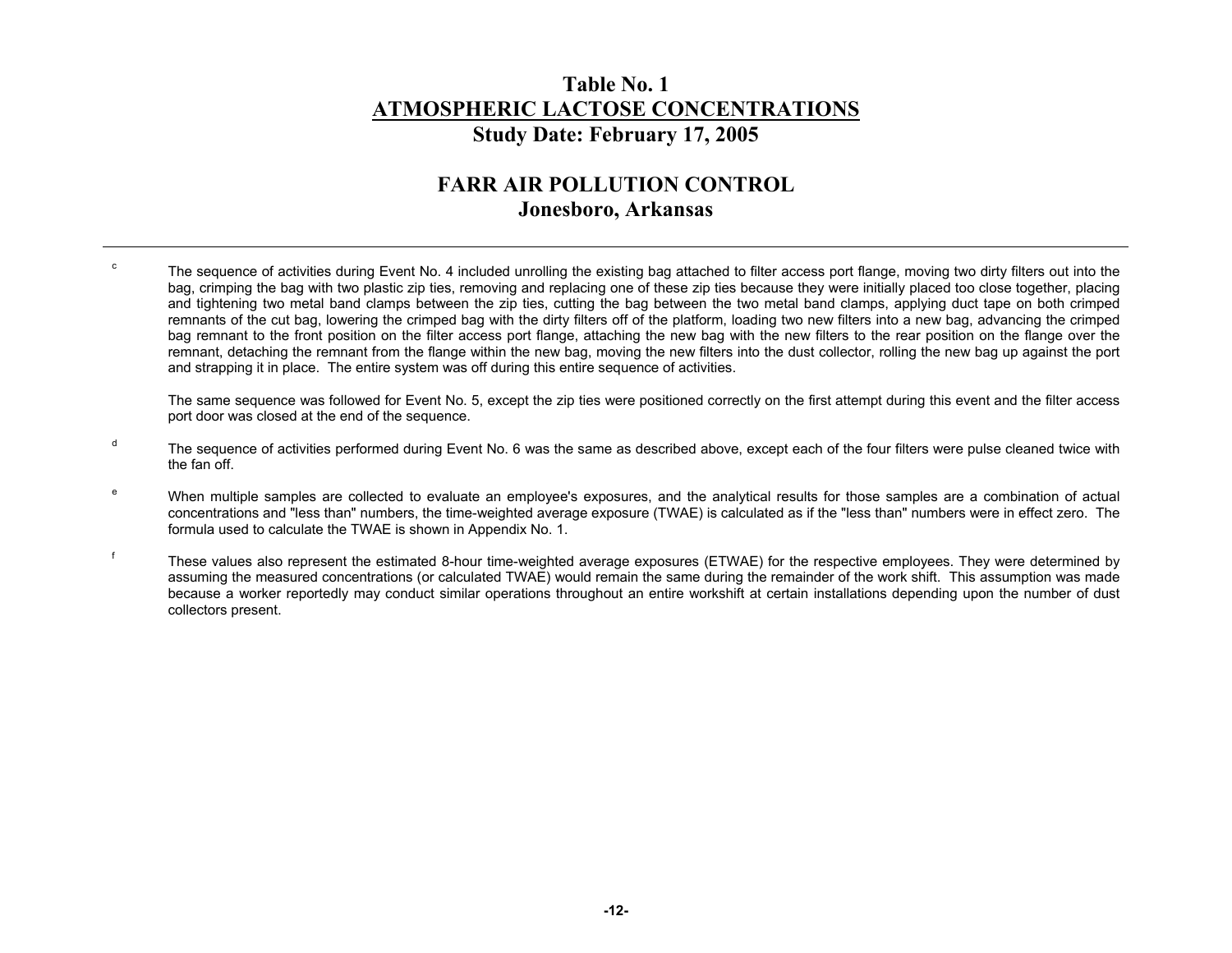| <b>Sample</b><br><b>Number</b> | <b>Photo</b><br>Number(s) <sup>a</sup>                                                                                               | Location                                                                                                                                                                                                           | <b>Time</b> | Lactose<br>Concentration<br>$(\mu g)^b$ |  |  |  |
|--------------------------------|--------------------------------------------------------------------------------------------------------------------------------------|--------------------------------------------------------------------------------------------------------------------------------------------------------------------------------------------------------------------|-------------|-----------------------------------------|--|--|--|
|                                | <b>BACKGROUND SAMPLES</b>                                                                                                            | (Collected before the system was charged, prior to the Drum Discharge BIBO and Filter Change BIBO Operations)                                                                                                      |             |                                         |  |  |  |
| $09-FS-2$                      | 6                                                                                                                                    | <b>Collection Drum</b><br>Collected from the vertical surface inside of the drum.                                                                                                                                  | 1002        | 0.089                                   |  |  |  |
| 09-FS-3                        | 7                                                                                                                                    | Drum Collection Bag Collar<br>Collected from the surface of the outside diameter near the top of the sleeve.                                                                                                       | 1003        | < 0.025                                 |  |  |  |
| 09-FS-4                        | 8                                                                                                                                    | Left Filter Access Port - Top Flange Surface<br>Collected from the top of the horizontal flange surface at the top of the access<br>port at the junction with the vertical exterior surface of the filter housing. | 1009        | < 0.025                                 |  |  |  |
| $09-FS-5$                      | 9                                                                                                                                    | <b>Test Room Floor</b><br>Collected from the floor surface at the south east side of the test unit.                                                                                                                | 1011        | < 0.025                                 |  |  |  |
| 09-FS-6                        | 10                                                                                                                                   | <b>Exhaust Ductwork</b><br>Collected inside of the Test Room from the top of the horizontal positive-<br>pressure section of the exhaust duct from the test unit.                                                  | 1013        | < 0.025                                 |  |  |  |
|                                | <b>IN-PROCESS AND POST-PROCESS SAMPLES</b><br>(Collected during and after the Drum Discharge BIBO and Filter Change BIBO Operations) |                                                                                                                                                                                                                    |             |                                         |  |  |  |
| 09-FS-11                       | 23                                                                                                                                   | Collection Drum – vertical interior surface on north side<br>Collected from the inside of the drum after the first drum discharge BIBO task<br>was completed (i.e. after Event No. 1).                             | 1317        | < 0.025                                 |  |  |  |
| 09-FS-12                       |                                                                                                                                      | Collection Drum – vertical interior surface on east side<br>Collected from the inside of the drum after the first drum discharge BIBO task<br>was completed (i.e. after Event No. 1).<br>$-13-$                    | 1318        | < 0.025                                 |  |  |  |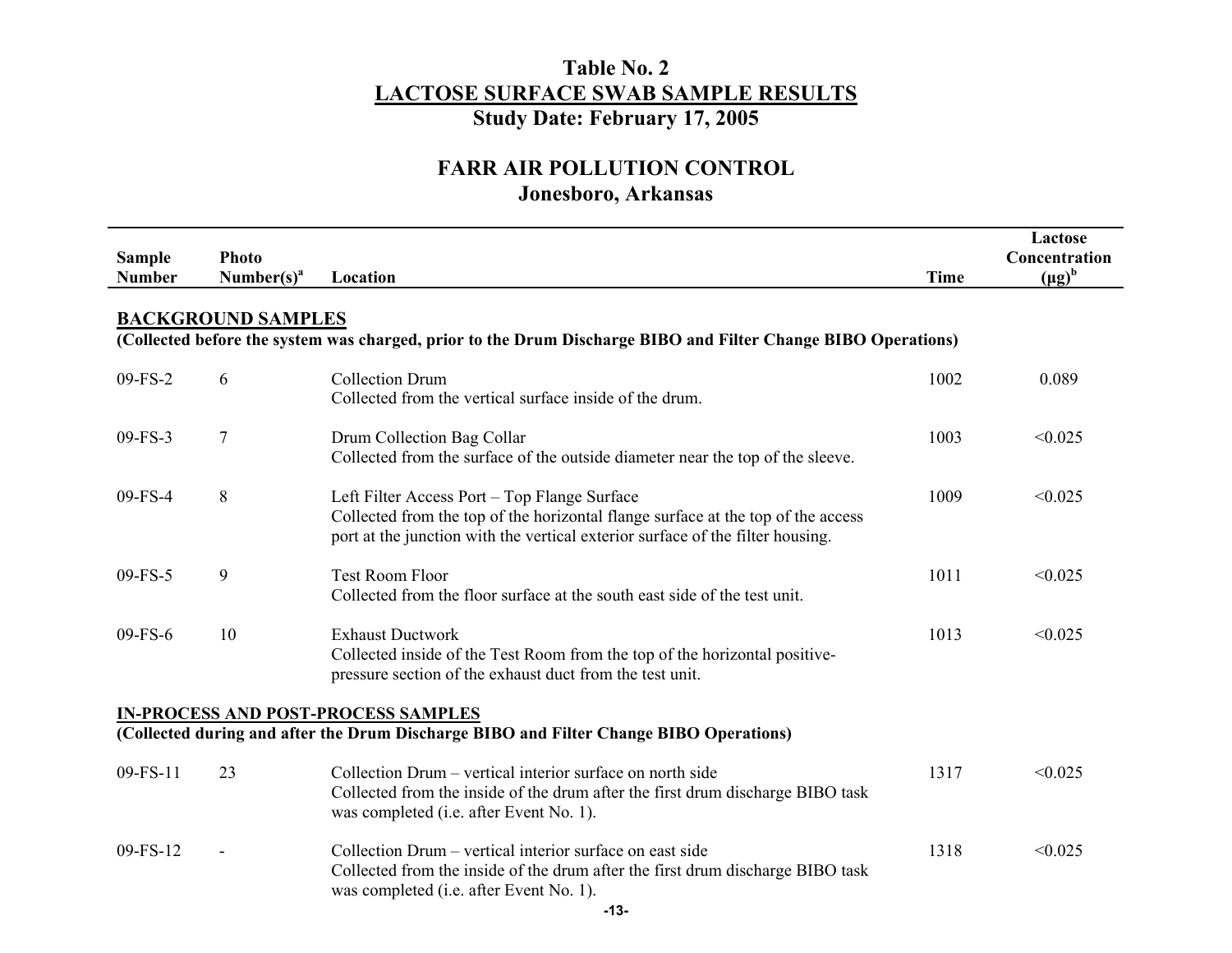| <b>Sample</b> | <b>Photo</b>           |                                                                                                                                                                                                |             | Lactose<br>Concentration |
|---------------|------------------------|------------------------------------------------------------------------------------------------------------------------------------------------------------------------------------------------|-------------|--------------------------|
| <b>Number</b> | Number(s) <sup>a</sup> | Location                                                                                                                                                                                       | <b>Time</b> | $(\mu g)^b$              |
| $09-FS-13$    | 24                     | Drum Collection Bag Collar – exterior surface on north side<br>Collected near the top of the collar after the first drum discharge BIBO task was<br>completed (i.e. after Event No. 1).        | 1319        | < 0.025                  |
| $09-FS-14A$   |                        | Drum Collection Bag Collar – exterior surface on east side<br>Collected near the top of the collar after the first drum discharge BIBO task was<br>completed (i.e. after Event No. 1).         | 1320        | 0.23                     |
| 09-FS-14B     | 26                     | Full Drum Collection Bag No. 1<br>Collected from the outside surface of the full bag after it was removed from the<br>drum at the end of the first drum discharge BIBO task.                   | 1332        | 0.027                    |
| 09-FS-15      |                        | Collection Drum – vertical interior surface on east side<br>Collected from the inside of the drum after the third drum discharge BIBO task<br>was completed (i.e. after Event No. 3).          | 1440        | < 0.025                  |
| $09-FS-16$    |                        | Collection Drum – vertical interior surface on west side<br>Collected from the inside of the drum after the third drum discharge BIBO task<br>was completed ( <i>i.e.</i> after Event No. 3).  | 1440        | < 0.025                  |
| 09-FS-17      |                        | Drum Collection Bag Collar – exterior surface on east side<br>Collected near the top of the collar after the third drum discharge BIBO task was<br>completed (i.e. after Event No. 3).         | 1441        | 0.14                     |
| 09-FS-18      |                        | Drum Collection Bag Collar – exterior surface on west side<br>Collected near the top of the collar after the third drum discharge BIBO task was<br>completed ( <i>i.e.</i> after Event No. 3). | 1441        | < 0.025                  |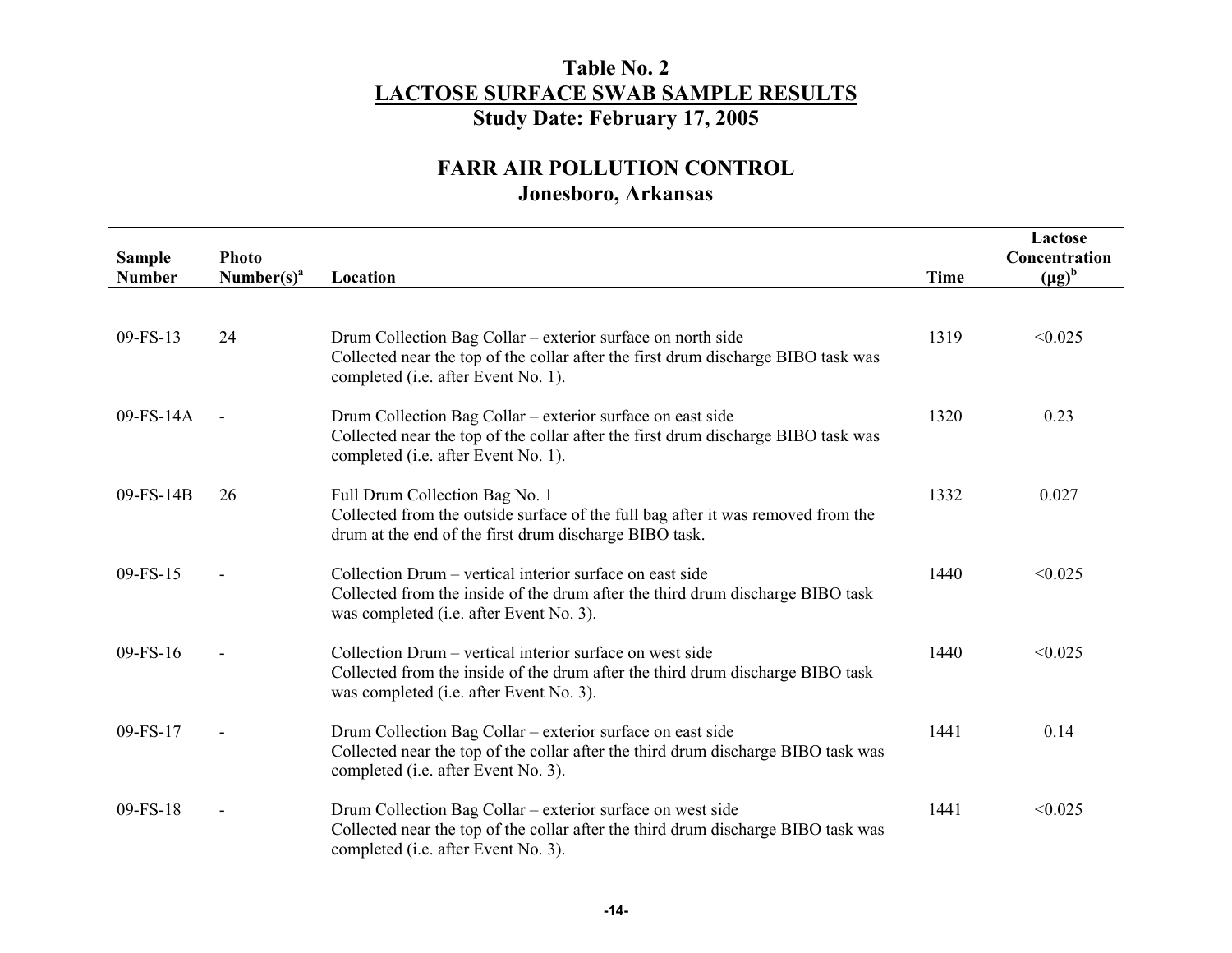| <b>Sample</b><br><b>Number</b> | <b>Photo</b><br>Number(s) <sup>a</sup> | Location                                                                                                                                                                                                                                             | <b>Time</b> | Lactose<br>Concentration<br>$(\mu g)^b$ |
|--------------------------------|----------------------------------------|------------------------------------------------------------------------------------------------------------------------------------------------------------------------------------------------------------------------------------------------------|-------------|-----------------------------------------|
| 09-FS-19                       |                                        | Full Drum Collection Bag No. 3 after Event No. 3<br>Collected from the outside surface of the full bag after it was removed from the<br>drum at the end of the third drum discharge BIBO task.                                                       | 1445        | 0.032                                   |
| 09-FS-7                        | 31                                     | Left Filter Access Port - Top Flange Surface after Event No. 3<br>Collected from the flange surface at the top of the port after the three drum<br>discharge BIBO tasks were completed, but before the filter access port door was<br>opened.        | 1555        | < 0.025                                 |
| 09-FS-8                        | 32                                     | Left Filter Access Port - Left Flange Surface after Event No. 3<br>Collected from the flange surface at the left side of the port after the three drum<br>discharge BIBO tasks were completed, but before the filter access port door was<br>opened. | 1557        | < 0.025                                 |
| $09-FS-9$                      | 33                                     | Left Filter Access Port – Bottom Flange Surface after Event No. 3<br>Collected from the flange surface at the bottom of the port after the three drum<br>discharge BIBO tasks were completed, but before the filter access port door was<br>opened.  | 1558        | < 0.025                                 |
| 09-FS-20                       |                                        | Left Filter Access Port - Top Flange Surface after Event No. 4<br>Collected from the flange surface at the top of the port after the first filter change<br>BIBO task was completed.                                                                 | 1724        | 0.15                                    |
| 09-FS-21                       |                                        | Left Filter Access Port – Left Flange Surface after Event No. 4<br>Collected from the flange surface at the left side of the port after the first filter<br>change BIBO task was completed.                                                          | 1724        | 0.084                                   |
| 09-FS-22                       |                                        | Left Filter Access Port - Bottom Flange Surface after Event No. 4<br>Collected from the flange surface at the bottom of the port after the first filter<br>change BIBO task was completed.                                                           | 1725        | 0.44                                    |